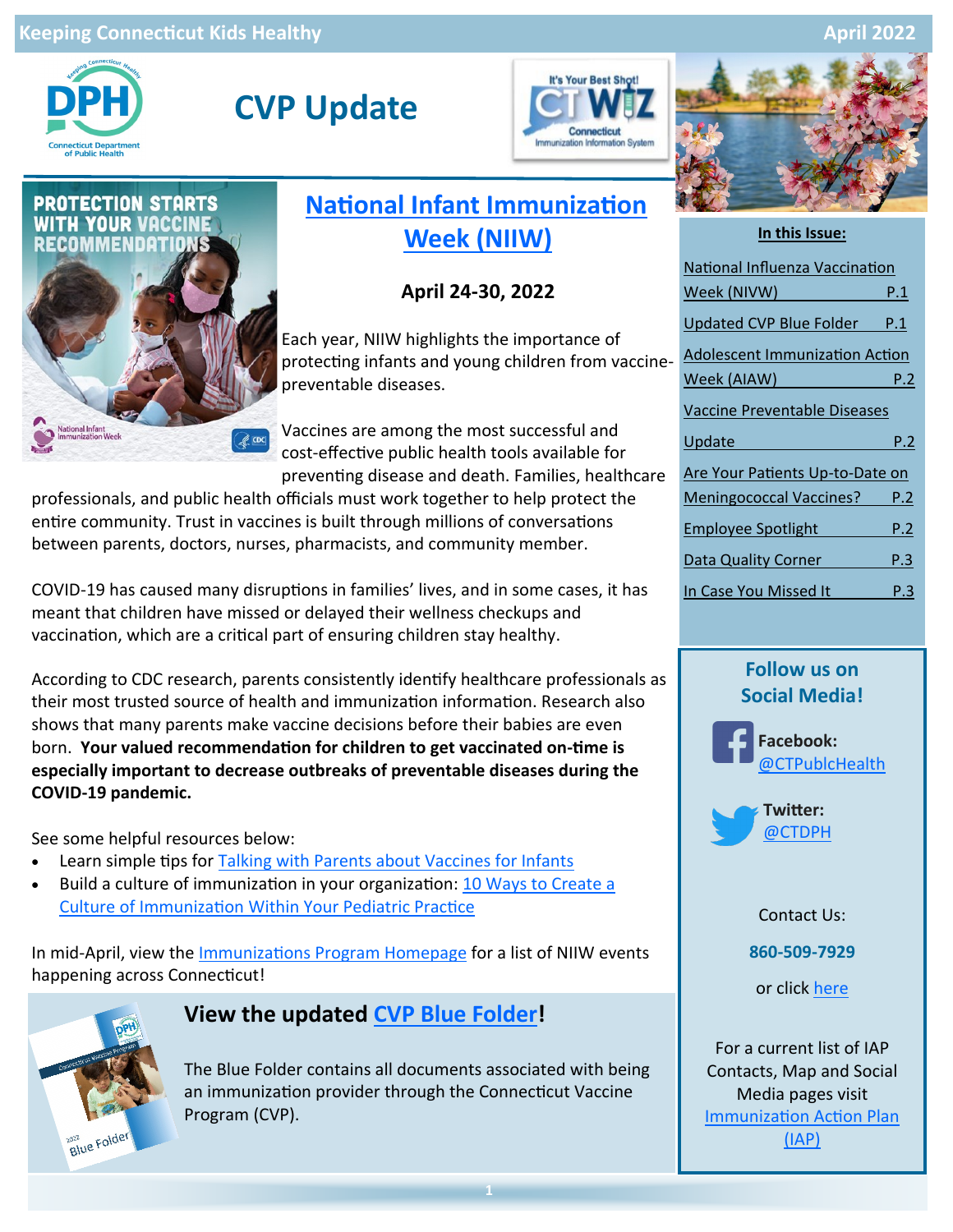# **First Annual Adolescent Immunization Action Week (AIAW) is April 4-8**

[Adolescent Immunization Action Week \(AIAW\)](https://gcc02.safelinks.protection.outlook.com/?url=https%3A%2F%2Fimmunize.us1.list-manage.com%2Ftrack%2Fclick%3Fu%3D69948816469e0f4801f8647ee%26id%3D6906176133%26e%3D9149441fc4&data=04%7C01%7CLaurie.Anderson%40ct.gov%7Ce847f01f7d064ee2916408da07340473%7C118b) was launched this year by [Unity Consortium](https://gcc02.safelinks.protection.outlook.com/?url=https%3A%2F%2Fimmunize.us1.list-manage.com%2Ftrack%2Fclick%3Fu%3D69948816469e0f4801f8647ee%26id%3D45b3b6dd47%26e%3D9149441fc4&data=04%7C01%7CLaurie.Anderson%40ct.gov%7Ce847f01f7d064ee2916408da07340473%7C118b) to urge healthcare providers and parents to be sure adolescents receive all recommended immunizations. This first annual observance will be held April 4–8.



View the [Unity Partner Toolkits](https://gcc02.safelinks.protection.outlook.com/?url=https%3A%2F%2Fimmunize.us1.list-manage.com%2Ftrack%2Fclick%3Fu%3D69948816469e0f4801f8647ee%26id%3Dd83a0464bd%26e%3D9149441fc4&data=04%7C01%7CLaurie.Anderson%40ct.gov%7Ce847f01f7d064ee2916408da07340473%7C118b) website (password: unity) to help amplify messages to healthcare providers, parents, adolescents and

young adults. Use these resources to help improve adolescent immunization coverage within your practice.

Visit Unity'[s AIAW campaign page](https://gcc02.safelinks.protection.outlook.com/?url=https%3A%2F%2Fimmunize.us1.list-manage.com%2Ftrack%2Fclick%3Fu%3D69948816469e0f4801f8647ee%26id%3D4b451e7e97%26e%3D9149441fc4&data=04%7C01%7CLaurie.Anderson%40ct.gov%7Ce847f01f7d064ee2916408da07340473%7C118b) for social media-ready materials you can use to draw attention to the importance of improving adolescent immunization coverage.

# **Vaccine Preventable Diseases Update**

As COVID-19 restrictions decrease and people begin to come together again, the Immunization Program wants to remind our frontline providers that cases of vaccine preventable disease (VPD), while rare, still occur. Missed vaccination opportunities during the pandemic provide opportunities for outbreaks of VPDs in the community. These diseases are [reportable](https://portal.ct.gov/DPH/Epidemiology-and-Emerging-Infections/CTEPI/Volumes/41/No1/a2) to the Department of Public Health and our staff are always available to answer questions, recommend testing if necessary, and provide guidance.

Keep an eye out in future communications for spotlights on common VPDs, their signs and symptoms, testing, and prevention recommendations!



We'd like to congratulate two DPH Immunization Program staff who have recently retired from state service – Sharon Dunning, Adult Immunization Coordinator and Claudia Soprano, Health Program Assistant.

We wish them both the best in their retirement!

If you worked closely with Sharon or Claudia and are not sure who to reach out to now, you can submit a [helpdesk ticket](https://dph-cthelpdesk.ct.gov/Ticket) or email us at [dph.immunizations@ct.gov.](mailto:dph.immunizations@ct.gov)





# **Are Your Patients Up-to-Date on Meningococcal Vaccines?**

You're Not Done If You Give Just One

supports a national campaign produced by Immunize.org and Sanofi Pasteur to improve protection from disease caused by meningococcal serogroups A, C, W, and Y. It offers information for families and resources for providers to boost on-time delivery of both doses of the MenACWY vaccine series.

- If your patient is at high risk for serogroup B meningococcal disease, they should also receive two doses of MenB vaccine.
- View the [Vaccines Supplied By CT CVP](https://portal.ct.gov/-/media/Departments-and-Agencies/DPH/dph/infectious_diseases/immunization/CVP-2020/2022-CVP-Communications/Vaccines_Supplied_By_CT_CVP_21522-with-footer.pdf) to see which vaccines are available to order through the Connecticut Vaccine Program.